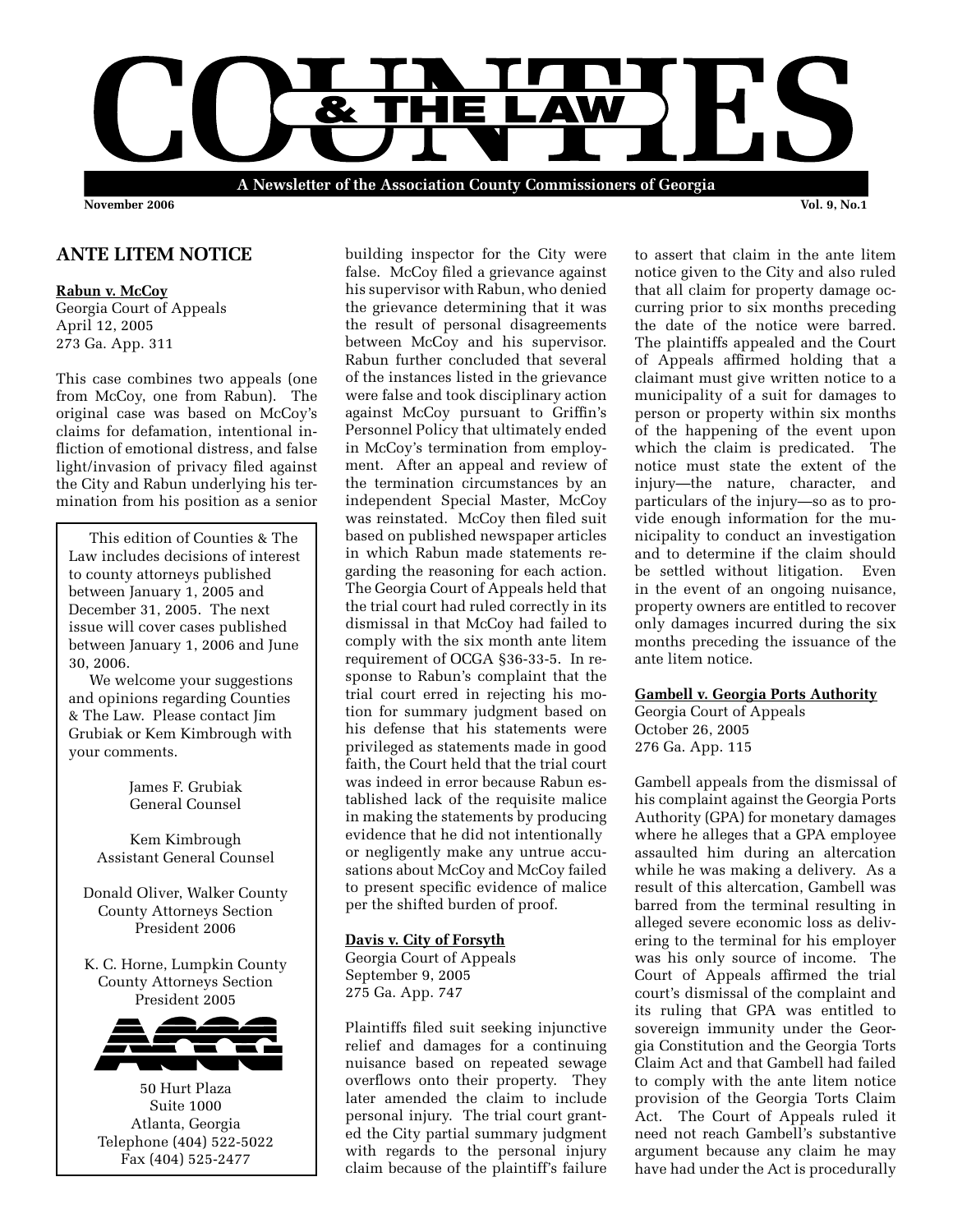

barred because of his failure to comply with the Act's ante litem notice provision. The court ruled that in order for Gambell to recover under theories of due process or eminent domain provisions, he would be required to allege facts showing he had an enforceable private property interest improperly taken from him by the GPA. "To have a property interest in a benefit, a person clearly must have more than an abstract need or desire for it. He must have more than a unilateral expectation of it. He must instead have legitimate claim of entitlement to it."

## **ATTORNEY FEES**

## **Lines v. City of Bainbridge**

Georgia Court of Appeals May 24, 2005 273 Ga. App. 420

Lines, Schoenfisch, and Williams sued the City of Bainbridge for lost profits and attorney's fees after they purchased property during a tax sale that the City later declared void. Though the City returned all of the defendants' money, they claimed that the City should also be responsible for the lost profits that would be generated by the purchased property as well as the costs incurred in litigation and the purchasing process. The Georgia Court of Appeals affirmed the trial court's dismissal holding that there can be no lost profits from a sale that was void from the beginning. The Court also held that the defendants did not adequately plead for attorney's fees under OCGA §13-6- 11 and that there was no evidence that the city engaged in any conduct that would authorize the awarding of the defendants' attorney's fees.

# **CONDEMNATION**

#### **Carroll County Water Authority v. L. J. S. Grease & Tallow Inc.**

Georgia Court of Appeals July 12, 2005 274 Ga. App. 353

Carroll County Water Authority appealed the decision of a court appointed arbitrator awarding L.J. S. Grease & Tallow, Inc. (L.J. S.) \$265,000 as the value of the realty and \$1,250,000 for business loss value damages that was

entered by the superior court. The Georgia Court of Appeals held that where the "eminency of condemnation forces an established business to close before the date of the condemnation, the absence of a business in operation on the property on the date of the taking does not automatically end all inquiry into the relevancy of business loss evidence." The Court concluded that the arbitrator was authorized to find the Water Authority responsible for failure to relocate the business because the Water Authority refused to help with relocation costs which exceeded the estimated value of the business. The Court also held a "condemnee is entitled to recover just and adequate compensation for the loss of his property" and that business losses may be recovered as a separate item if the condemnee "operated an established business on the property, if the loss is not remote or speculative, and if the property is unique." The Court noted three general rules for making the determination of a property's classification as "unique": (1) If the property must be duplicated for the business to survive, and if there is no substantially comparable property within the area, then the loss of the forced seller is such that market value does not represent just and adequate compensation to him; (2) The property must have a value particular to the owner incapable of being passed to a third party before the property can be considered unique; (3) Unique properties are generally not of a type bought or soled on the open market. Only one of these three criteria must be satisfied to establish a classification as "unique."

# **Thornton v. Department of**

**Transportation**

Georgia Court of Appeals September 7, 2005 275 Ga. App. 401

Thornton filed a notice of appeal demanding \$19,500 as the value of .150 acre of his property condemned by the Georgia Department of Transportation for a highway widening project. Thornton also sought \$30,000 in consequential damages arguing that the DOT's determination that \$1300 was just and adequate compensation for the property was incorrect. After the trial court granted the DOT's motion in limine to prevent Thornton from testifying that he lost the specific performance of a \$10,000 billboard contract because of the taking and denied Thornton's motion for a new trial, Thornton appealed. The Court of Appeals affirmed holding that the trial court did not abuse its discretion in limiting Thornton to evidence of the value of the property taken and consequential damages to the remainder because Thornton did not claim lost profits or business losses. Further, the court ruled that a value finding in a condemnation case will not be set aside where it is within the range of the evidence.

## **CONTRACTS**

# **Greene County School District v. Greene County**

Supreme Court of Georgia January 10, 2005 278 Ga. 849

Greene County and the Greene County School District entered into an agreement, which contained no time limit, from 1998 to 2003. In 2003, the Board of Commissioners voted to end the contract and the Board of Education brought suit, claiming that in the absence of an explicit time limit in the contract, the contract was enforceable for 50 years as an intergovernmental contract. Generally, a municipal government may not enter into a contract that lasts longer than that government's term of office because "one council may not, by an ordinance, bind itself or its successors so as to prevent free legislation in the matters of municipal government." The intergovernmental contract clause provides an exception to that rule, and allows political subdivisions to contract with one another or with other public agencies, so long as the term of the contract does not exceed 50 years. The Supreme Court of Georgia agreed with the trial court that this agreement did not qualify as an intergovernmental contract, because the contract did not involve the provision of services as laid out by the Georgia Constitution, and even though the contract facilitated a real estate transaction, it did not effect Greene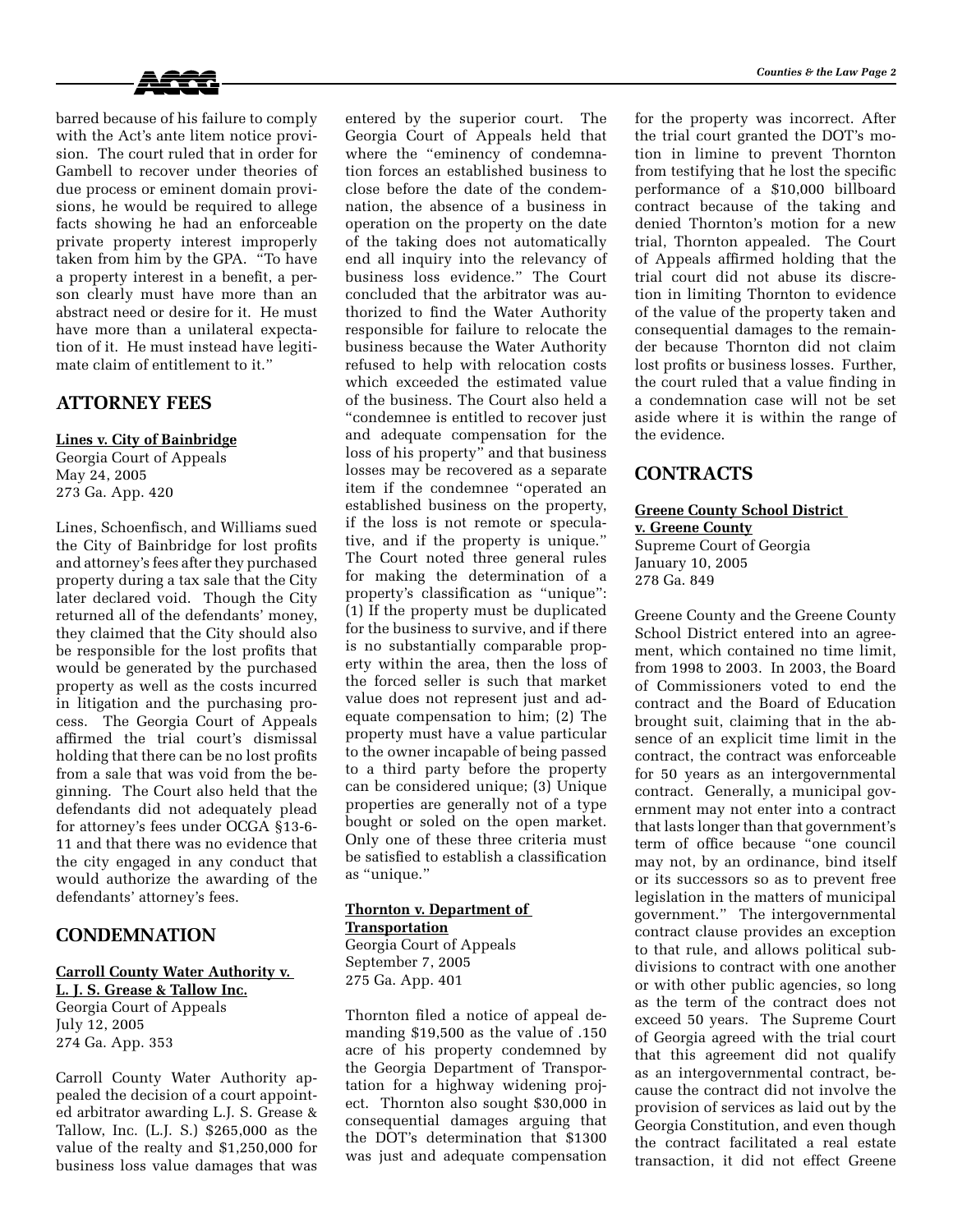

County's tax collection service. In addition, the tax collection service was the county tax commissioner's, and not the Greene County's.

# **ELECTIONS**

**DeLeGal v. Burch** Georgia Court of Appeals June 21, 2005 273 Ga. App. 825

DeLeGal challenged the results of a special bond election, claiming that the results were void because the election was held without proper notice due to an error printed in one of the advertisements intended to notify the public of the election. The trial court dismissed DeLeGal's claim concluding that all of the advertisements satisfied the notice requirements and the error in one of the advertisements was a simple typographical error that did not place the result of the election in doubt. The Georgia Court of Appeals affirmed the trial court's dismissal because DeLeGal failed to preserve or pursue his injunctive remedies thus electing to pursue only a post-election challenge by failing to seek a hearing on the temporary restraining order (TRO) prior to the election. The Court further ruled that the notice of the election was sufficient under OCGA §21-2-45 and OCGA §36-82-1 (b) and that an irregularity in an election notice provides no basis to contest election results unless the irregularity is sufficient to change or place the result in doubt.

#### **Jones v. Jessup**

Supreme Court of Georgia June 30, 2005 279 Ga. 531

After losing the election to incumbent Sheriff Jones, Jessup filed a petition contesting the elections for McIntosh County Sheriff, asserting that there were sufficient irregularities, based on problems with the absentee ballots of approximately thirty voters, to place the results of the election in doubt. The trial court agreed with Jones' assertion, invalidated the first election and ordered that a new election be held. The Supreme Court of Georgia reversed the trial court's order holding that not every irregularity in an election will invalidate the elector's vote. The Court ruled that "where the election is held in substantial compliance with the law, it should not be rendered void merely because of isolated failures to strictly conform with the law, unless it appears that such failures changed the results of the election." The Court further ruled that an absentee ballot is to be rejected only where the elector has failed to furnish required information. The Court ordered that the new election ordered by the trial court be stayed and reversed the order invalidating the first election.

## **Burton-Callaway v. Carroll County**

Supreme Court of Georgia September 19, 2005 279 Ga. 590

Burton-Callaway appeals from the trial court's order upholding the validity of a Carroll County referendum that shortened her term in office. The appellant argued that the referendum failed to satisfy OCGA §1-3-11 because voters were not informed that their approval of the bill would shorten her term in office. The Court reversed the lower court's decision and remanded for further proceedings consistent with their holding that in order for the people of a jurisdiction to alter an elected official's term, they must be informed of how their vote would affect such a change to satisfy the requirements of §1-3-11.

# **EMPLOYMENT**

### **Reid v. The City of Albany**

Georgia Court of Appeals November 2, 2005 276 Ga. App. 171

Reid appealed the trial court's "failure to state a claim" dismissal of his wrongful termination claim against the City of Albany. The Georgia Court of Appeals affirmed the trial court's ruling, holding that Reid was an at-will employee and at-will employees my be terminated for any or no reason under Georgia law and they generally cannot recover. The court noted that motivation usually does not matter; an employer may discharge an at-will employee with no liability. The court

further held that though there are limited exceptions created by the Legislature, no exceptions have been found to apply in the case at bar and nothing in the statutes authorized a wrongful discharge claim on the basis of Reid's argument that the defendants falsified his separation notice filed with the Georgia Department of Labor and conspired to deceive Department of Labor Investigators.

# **FREE SPEECH**

#### **Coffey v. Fayette County**

Supreme Court of Georgia March 7, 2005 280 Ga. 656

In 1999, Fayette County adopted a sign ordinance that, among other things, restricts non-commercial signs in residential areas to one sign per lot and to a size of no more than six square feet. Appellants Curtis Coffey and Wayne Charles, individual residents of Fayette County, filed suit, contending that the county's sign ordinance is unconstitutional. The trial court denied the appellants' motion solely on the ground that "there is a rational relationship between the Count's sign restrictions and its interests in aesthetics and traffic safety" and appellants assert that the trial court applied an incorrect standard for determining the validity of the county's sign restrictions. The Supreme Court of Georgia agreed and reversed the trial court's judgment. Under Georgia Constitution, a government must "draw its regulations to suppress no more speech than is necessary to achieve [its] goals." Therefore, the trial court failed to determine whether Fayette County had a significant governmental interest in aesthetics and traffic safety, and the Supreme Court of Georgia remanded the case back to the trail court.

# **HABEAS CORPUS**

#### **Preer v. Johnson**

Supreme Court of Georgia March 7, 2005 279 Ga. 90

On June 13, 2003, Preer filed a habeas corpus petition in Muscogee County, where he was incarcerated. Shortly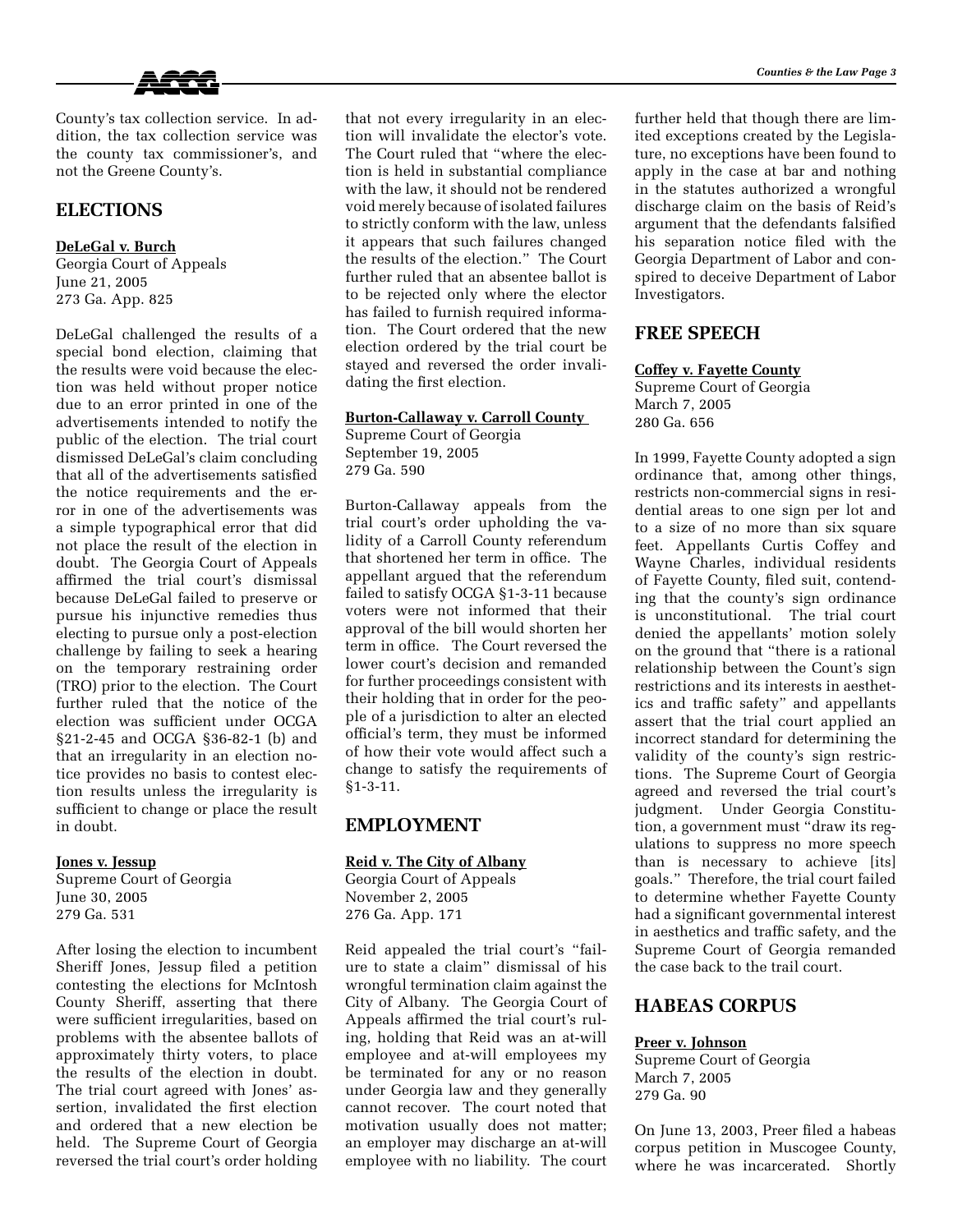



thereafter, Preer was transferred to a Gwinnett County prison, and Preer's habeas petition was transferred to Gwinnett County Superior Court over his objection, and he was granted an interlocutory appeal. The Supreme Court of Georgia affirmed that a petition for habeas corpus had to be filed in the superior court of the county in which the petitioner was being detained and that allowing a habeas petition to be transferred if a petitioner was transferred was in accordance with Georgia's policy. The Court limited its holding, however, to instances when a petitioner's county of incarceration is changed for legitimate or routine reasons. When, on the other hand, it is done to forum shop for a less petitioner-friendly habeas court, or would otherwise frustrate habeas relief, the petition should not be transferred.

# **IMMUNITY**

### **Common Cause/Georgia v. City of Atlanta** Supreme Court of Georgia

June 16, 2005 279 Ga. 480

Common Cause and Barnett brought suit on behalf of the City and its taxpayers seeking a judgment against former mayor Campbell for the approximately \$300,000 paid to Parking Company of America in excess of its new contracted rate for services after Campbell failed to sign the new contract in a timely manner. The Supreme Court of Georgia affirmed the appellate court's ruling dismissing the Common Cause's claims. The Court held no basis in Georgia law for derivative actions against an officer of a municipality brought by taxpayer citizens of that municipality. As municipal corporations are creatures of the State, it is for the General Assembly to specify any power to sue on the part of the taxpayers. The Court held that Campbell, as a municipal official, could only be held liable in his individual capacity for negligently performing or failing to perform a ministerial duty or for acting with actual malice or actual intent to cause injury. The Court ruled the failure to execute a contract is an act of discretion, not a violation of a ministerial duty. Campbell had immunity

from liability for the negligent performance of a discretionary duty.

### **Thompson v. City of Atlanta**

Georgia Court of Appeals June 23, 2005 274 Ga. App. 1

Thompson brought an action against the City of Atlanta for personal injuries, wrongful death, negligent infliction of emotional distress, and nuisance after her vehicle hydroplaned on a large body of water covering the roadway, resulting in injuries and the death of her infant son. Thompson argued that the City was responsible for the maintenance of the drainage system that caused the overflow of water on the roadway. The Georgia Court of Appeals affirmed the trial court's dismissal of the case, holding that the City is immune from negligence liability because the power to construct and maintain a sewer and drainage system is a governmental function and a municipality is immune from liability when performing governmental functions. The Court further ruled that Thompson's nuisance claim also fails because she failed to show the City had any notice of any defect as required to show nuisance per OCGA §32-4-93 (b).

### **Goode v. City of Atlanta**

Georgia Court of Appeals July 8, 2005 274 Ga. App. 233

Goode filed an action for negligence against the City of Atlanta alleging that the water main rupture that caused flooding to his basement damaging his real and personal property was caused by the City's negligent repair of a nearby sewer cave-in approximately one month prior to the flooding. Goode amended his original complaint to include a claim of nuisance against the City following the City's motion for summary judgment. The trial court ruled in favor of the City concluding that recovery under a theory of negligence was barred by the doctrine of governmental immunity. The Georgia Court of Appeals affirmed this ruling holding that under Georgia law, a municipality is not liable for the negligent acts of its employees in the performance of purely governmental functions and finding the construction and maintenance of a sewer and drainage system to be a governmental function. With respect to Goode's nuisance claim, the Court noted that although a municipality could not be held liable for negligence in the exercise of a government function, it may be held liable for damages caused by the operation and maintenance of a nuisance whether it is exercising a governmental function or not. The Court ruled that to show a nuisance, the following factors must be present: (1) the defect or degree of misfeasance must be to such a degree as would exceed the concept of mere negligence; (2) the act must be of some duration and the maintenance of the act or defect must be continuous or regularly repetitious; (3) failure of the municipality to act within a reasonable time after knowledge of the defect of dangerous condition (requiring either notice of knowledge of the dangerous condition). The Court concluded that the facts of Goode's claim were insufficient to show the existence of a nuisance because the one-time repair of the sewage system could not be deemed continuous or repetitious even if the repair was negligent—an isolated incident is not sufficient to show nuisance—and there was no evidence that the city had knowledge or notice of the dangerous condition.

**McElmurray v. Augusta-Richmond County** Georgia Court of Appeals July 11, 2005

274 Ga. App. 605

The McElmurrays, owners/operators of a dairy and crop farming business in Richmond County, brought suit against Augusta-Richmond County seeking damages on theories of inverse condemnation, breach of contract, fraud, strict tort liability, negligence, products liability, nuisance, trespass, conversion , and violation of the Georgia Hazardous Site Response Act (HRSA). The appellants argued that from 1979 to 1990, the sludge disposed of on their land by the city from the wastewater treatment plant contained metals and high concentrations of toxic constituents which damaged their crop lands and killed their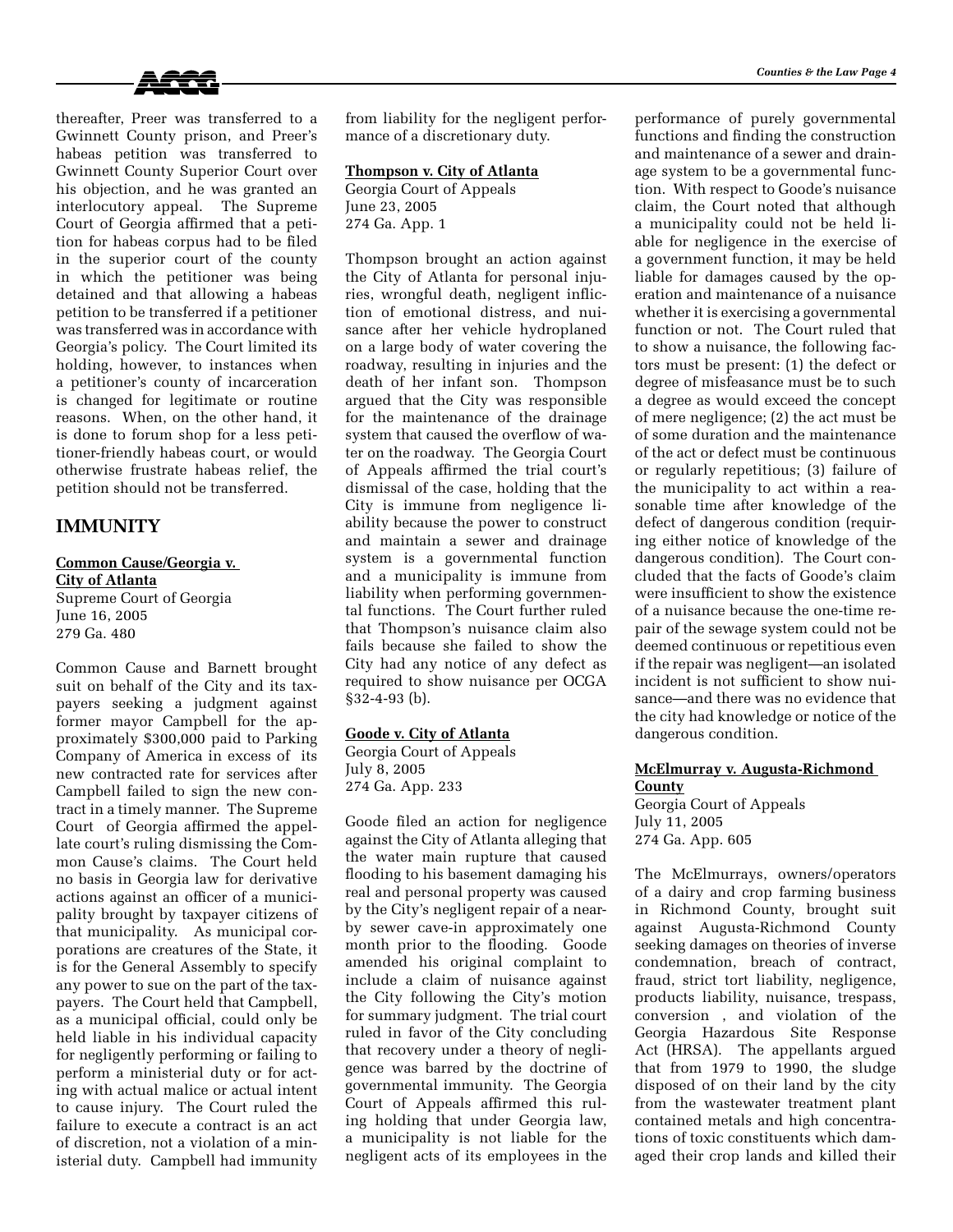

cows. On appeal, the McElmurrays argued that the trial court was in error when it dismissed their inverse condemnation claim. The Georgia Court of Appeals found no merit in this contention because the 5th amendment takings clause is not meant to protect property owners in their voluntary dealings with government. The Court also held the County had waived its sovereign immunity with regards to claims arising out of the negligent use of the insured vehicle through its purchase of liability insurance because of the express provisions OCGA §343- 24-51(b). The Court further ruled that the claims arose out of the negligent use of the insured vehicles because the county used those insured vehicle to apply the sludge to the appellants' property. "Whether or not an injury arose from the use of a motor vehicle with the contemplation of a liability policy or statute depends upon the factual context of each case. . . the term does not imply remoteness but does extend beyond actual physical contact and it would seem to extend at least to the point, beyond physical contact, where control over the instrumentality is easily or reasonably at hand, and particularly when it is still being utilized." With regards to the breach of contract and statutory violation claims, the Court upheld the trial court's dismissal of both claims.

#### **Wallace v. Greene County**

Georgia Court of Appeals July 13, 2005 274 Ga. App. 776

Wallace, the former maintenance supervisor for Greene County's Buildings and Grounds, filed a complaint after his termination from employment against Greene County, the county manager, and the county attorney seeking injunctive relief and damages for their alleged violation of OCGA §9- 11-65 (b) by obtaining an ex parte temporary restraining order (TRO) against him without notice and for a violation of the Georgia Open Records Act by failing to provide a timely response to his request for a copy of his personnel record. The Georgia Court of Appeals affirmed the trial court's ruling that Greene County is entitled to sovereign immunity from damage claims

per Article I, Section II, Paragraph IX of the Georgia Constitution of 1983. The Court ruled that sovereign immunity extends to county employees acting within their official capacities, extending to errors in determination of both law and fact. The Court also affirmed the trial court's ruling with respect to the county attorney on violation of the Open Records Act as the open records request was never made to him. They affirmed the ruling regarding injunctive relief and claims for compensatory and punitive damages because the records were sent after the lawsuit was filed and the Open Records Act does not permit recovery of compensatory or punitive damages. The Court reversed the trial court's ruling regarding the attorney fees for violation of the Open Records Act. To obtain these fees, a plaintiff must first show the county manager violated the Open Records Act by not producing the requested records before the suit was filed and if a violation did in fact occur, Wallace must show that the appellees lacked substantial justification for the violation. The Court concluded that Wallace had satisfied the first prong and remanded the case to the trial court for a determination as to the second prong.

#### **Spalding County v. Blanchard**

Georgia Court of Appeals September 8, 2005

275 Ga. App. 448

In this interlocutory appeal by Spalding County, the Court of Appeals answered the question of who bears the burden of showing waiver of well-pled defense of sovereign immunity. Blanchard, an inmate at the Spalding County Correction Institute, sued the county, the warden and the correctional officers in their official capacities for injuries he sustained while working in a work detail. The trial court denied Spalding County (and the officers') claims for summary judgment holding that there was a material issue of fact as to the existence of a waiver of sovereign immunity through insurance purchase. The Court of Appeals reversed the trial court's ruling based on case law which established that waiver of sovereign immunity must be established by the part seeking to benefit from the waiver. Thus, Blanchard bore the burden of proving that the county had waived its right to sovereign immunity by purchasing insurance protection to cover his claim.

## **JUDGES**

## **Uzomba v. Cobb County Magistrate Court**

Supreme Court of Georgia September 19, 2005 279 Ga. 629

Appellant Uzomba appealed from the decision of the Cobb County Superior Court dismissing his petition for mandamus which alleged that a magistrate judge abused his discretion in refusing to issue a warrant for a person who had allegedly attacked Uzomba. The Supreme Court affirmed the ruling of the Superior Court holding that the magistrate judge has discretion to determine whether or not probable cause exists for a warrant and mandamus will not lie to compel the magistrate judge to perform a discretionary act in the absence of gross abuse of discretion. The Supreme Court further noted that it lacks jurisdiction over the case because it involves an original petition against the judge of the Superior Court.

## **PREEMPTION**

#### **Pawnmart, Inc. v. Gwinnett County**

Supreme Court of Georgia February 7, 2005 279 Ga. 19

Pawnmart, Inc. contends that a Gwinnett County ordinance imposing certain requirements on pawnbrokers is preempted by state law. The ordinance requires pawnbrokers to maintain certain records and obtain certain information from persons pawning property, including fingerprints, digital photographs, and sales receipts for new merchandise. Under the Georgia Constitution, general laws preempt local or special laws on the same subject except for local laws permitted by, and not conflicting with, the general law. OCGA § 44-12-130 through 44-12-138 are the general laws regulating Georgia pawnbrokers. The Gwinnett County ordinance, because it also regulates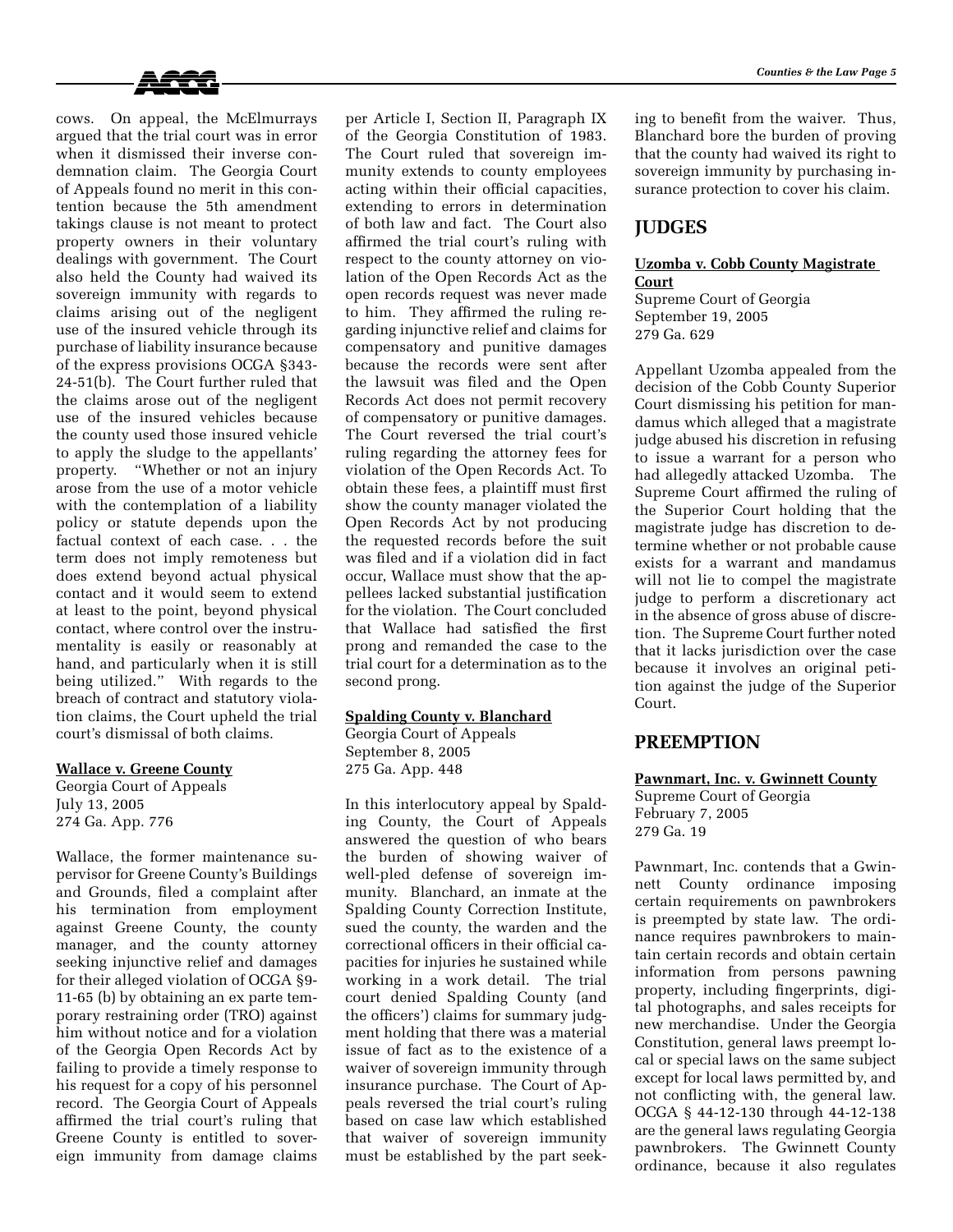

Georgia's pawnbrokers, is preempted unless it is (1) authorized by general laws, and (2) does not conflict with them. The Supreme Court of Georgia found that because the ordinance's stated purpose was to impede the sale of stolen property, and its requirements were designed to achieve that end, it was a proper use of the county's police power, and does not conflict with OCGA § 44-12-138. Therefore, there was no preemption.

# **PUBLIC OFFICIALS**

#### **Pope v. Board of Commissioners of Fulton County**

Georgia Court of Appeals October 27, 2005 276 Ga. App. 121

The Georgia Court of Appeals granted the plaintiffs' application for discretionary review after their removal from their positions on the county's Board of Tax Assessor's was upheld by the superior court. The Court of Appeals affirmed the superior court's ruling, holding the plaintiffs' letter to the Board in response to notice of the Board's proposal to remove them essentially admitted their failure to comply with OCGA§ 48-5-302. The court ruled that tax assessors may be removed for failing to comply with §48-5-302 even though the section's deadline may be only directory. The court noted it found no evidence to support plaintiffs' claim they were harmed by procedures used to remove them from office.

#### **Griffin v. City Council of Milledgeville**

Supreme Court of Georgia November 7, 2005 279 Ga. 835

Mayor Griffin appeals the superior court's ruling denying him injunctive relief and finding that the office of mayor was not abolished in violation of OCGA§1-3-11 and that the local legislation passed by the General Assembly to accomplish the city council's attempt to change the city's form of government was not unconstitutional. The Supreme Court of Georgia affirmed the lower court's ruling finding that nothing in §1-3-11

prohibits the Legislature from altering the nature of the duties that devolve upon the holder of an office as long as the remaining duties are appropriate to the office. The court noted that the act did not abolish the office of mayor, it only restructured it. The court further ruled that no referendum was required to be held pursuant to §1-3-11 because the Act did not abolish the office of mayor and the statutory procedure for enactment of local legislation does not require the holding of public hearings.

# **PUBLIC ROADS**

#### **Roquemore v. City of Forsyth**

Georgia Court of Appeals July 14, 2005 274 Ga. App. 420

Roquemore, Griffin, and McClay brought suit against the City of Forsyth and Parsons after Parsons' automobile struck plaintiffs Roquemore and Griffin resulting in injuries. The plaintiffs allege that the accident was the result of impaired night vision caused by a malfunctioning street light that was the responsibility of the City's electrical department. The Georgia Court of Appeals affirmed the trial court's dismissal of the claims against the City holding that the decision whether to provide lighting on a particular city street is a discretionary function and for the exercise or failure to exercise such a power, no cause of action accrues. Further, "mere absence of an ordinary street light at a given point will not constitute such negligence as to render the City liable if it has otherwise performed its obligation to keep the streets safe and free from defects."

## **TAX SALE**

### **Scott v. Vesta Holdings I, LLC**

Georgia Court of Appeals August 23, 2005 275 Ga. App. 196

Scott, Dekalb County's Tax Commissioner, and Vesta Holdings cross-appealed the trial court's ruling regarding Vesta Holdings' money rule petition. Scott argued that the petition shouldn't have been granted and Vesta Holdings argued that they were also entitled to the 20 percent interest authorized by OCGA§15-13-3 and the interest on its tax executions authorized by OCGA§§ 48-3-20 and 48-2-40. The Georgia Court of Appeals affirmed the trial court's granting of the money rule, holding that, as transferee of the tax executions, Vesta Holdings was entitled to recover the amounts necessary to pay its tax executions from the excess proceeds of the tax sale before any payments were made to the owners of record at the time of the sale. The Court further ruled that Vesta Holding stood in the same shoes as a county seeking funds from an excess tax sale, giving their tax executions higher priority than any other claims or liens except those for State and County taxes and that the Commissioner was subject to a money rule as an ex-officio sheriff under OCGA §48-5-137. Because the trial court made no finding that the Tax Commissioner showed good cause for its refusal to honor Vesta Holdings'

demands, the case was remanded for determination as to whether the 20 percent interest required by OCGA §15-13-3 was warranted as part of the judgment.

## **TAXATION**

### **Pulaski County Board of Tax**

**Assessors v. JFS Properties, Inc.** Georgia Court of Appeals July 19, 2005 274 Ga. App. 520

JFS Properties filed suit against the Pulaski County Board of Tax Assessors disputing the fair market value of a manufacturing plant it purchased in the County for \$250,000. JFS Properties argued that the County's assessment of the value of the property at \$491,480 was incorrect and the ad valorem taxes it paid on the property based on this assessment was also incorrect. After a trial court jury found the fair market value to be \$250,000, the trial court awarded JFS Properties interest, attorney's fees, and the costs of litigation. In response to the County's appeal of the award for the costs of litigation, which the County argued was only intended by the legislature to include "court costs", the Court affirmed the trial court's ruling holding that OCGA§48-5-311 (g)(4)(B)(ii) provides for the recovery of costs of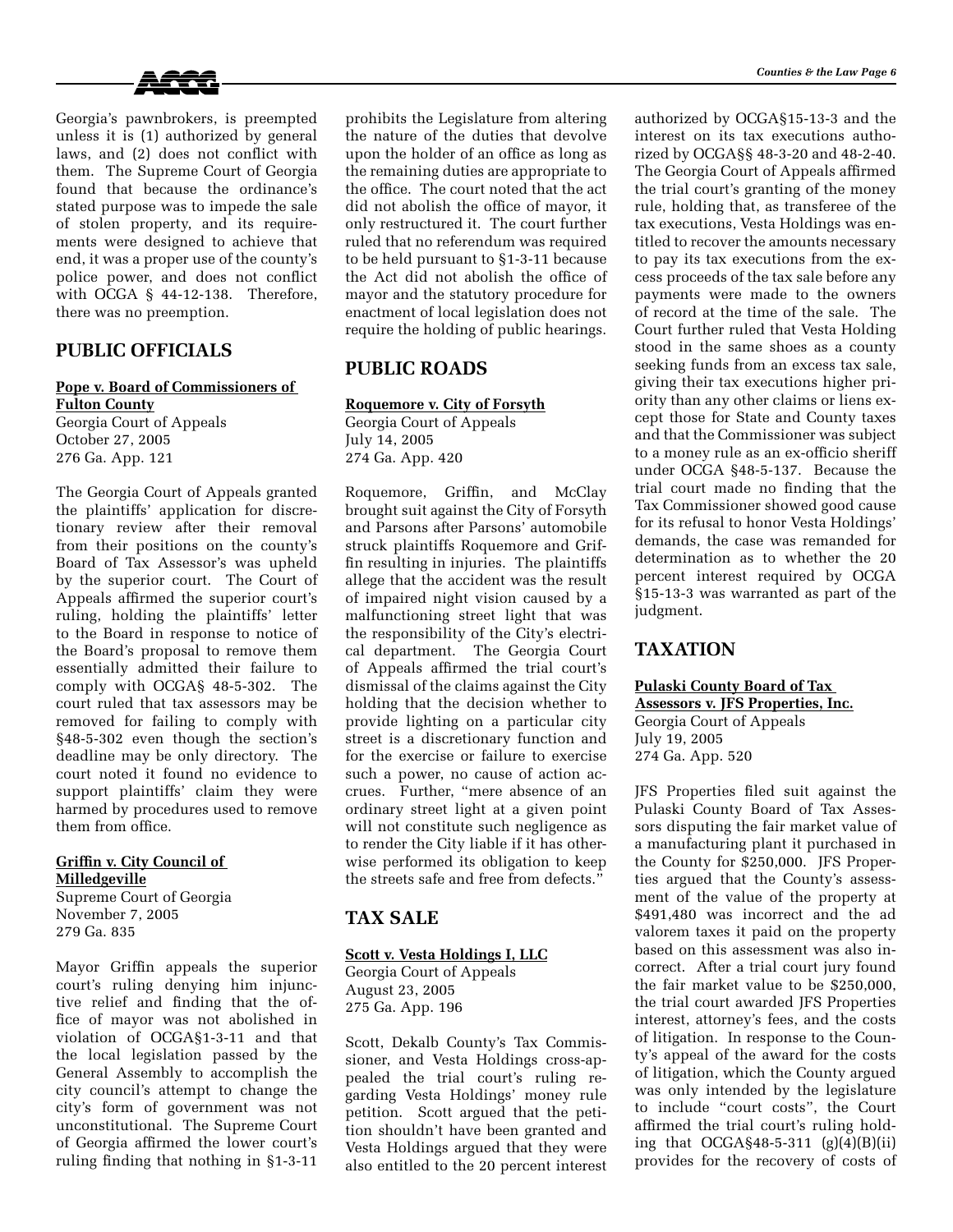

litigation and attorney's fees if the final determination of value on appeal is 80 percent or less than the value set by the county board. The Court reasoned that this provision is for the recovery of "costs of litigation", not simply for the limited term "costs" of OCGA §9- 4-9, which does not include attorney's fees or expenses of litigation.

### **Barnes v. City of Atlanta**

Georgia Court of Appeals September 6, 2005 275 Ga. App. 385

Plaintiffs (a group of attorneys) appealed the trial court's ruling in a class action suit against the City of Atlanta for refunds of occupational taxes paid during reporting periods 1996-1998. The trial court divided the group into two classes: Class I—those who had not made a refund request prior to litigation and Class II—those who had. The trial court granted the plaintiffs' motion for summary judgment was granted in 2002 holding that the city's occupational tax as applied to attorneys was an unconstitutional precondition on the practice of law. This order was affirmed on appeal by the Supreme Court of Georgia in City of Atlanta v. Barnes. The plaintiffs now appeal from the trial court's 2003 decision made on remitter from the Supreme Court that Class I plaintiffs had not exhausted the administrative remedies because they failed to make a demand for a refund prior to litigation and that their counsel was unauthorized to make such pre-litigation refund requests on behalf of Class I plaintiffs without their approval. The City also appeals the decision on the amendment of class certification. On appeal, the plaintiffs argue that the trial court erred in its findings that their attorney did not have the authority to demand a tax refund on behalf of all Class I members; the statute of limitations for Class I refunds began to run on Feb. 27, 2004 when the class certification was amended and was not tolled upon the filing of the complaint, and that those who opted out of the class action would not be responsible for attorney's fees and litigation expenses. The Georgia Court of Appeals affirmed all of the trial court's holdings, ruling that although the common law right

to sue for a refund existed, the Class I plaintiffs must still comply with the requirements of OCGA§ 48-5-380 requiring a taxpayer to demand a refund before proceeding to superior court and bringing a common law action for a refund. The court ruled that this section applies to any tax levied by a municipal governing authority—even illegal collections. The court further held that the statue of limitation did not begin to run at the filing of the complaint for the Class I plaintiffs because they had not satisfied the prerequisites for suit under §48-5-380. The court noted that class counsel was unauthorized under the class certification order to make a pre-litigation refund demand on behalf of Class I plaintiffs, thus making his claim insufficient to satisfy the pre-litigation refund requirement of §48-5-380. The court also affirmed the trial court's ruling that those who opted-out of the class pursuant to June 2003 and February 2004 orders and notices were not responsible for attorney's fees and litigation costs because "a party may not be forced to pay for benefits imposed on him or her with no opportunity to refuse.

# **Hill v. Hall County Board of Tax Assessors**

Georgia Court of Appeals September 15, 2005 275 Ga. App. 504

The plaintiff appeals from the trial court's order finding that the tax assessor's 2003 appraisal of his property met required uniformity standards and represented the fair market value of the property. The Court of Appeals affirmed the order of the trial court holding that just and fair market valuation of property is a question to be determined by the fact-finder and this determination must be affirmed on appellate review unless it is clearly erroneous. The court further ruled that the burden of proof in a tax appeal to the superior court is on the party initiating that appeal and that evidence of a previous year's assessment is admissible at the insistence of the taxpayer as evidence of value but is not conclusive. Further, all properties in the County were appraised on a mass basis—the plaintiff's was not singled out—and taxpayers do not have standing to dispute decisions of the tax commissioner with regard to county tax digests.

## **DeKalb County v. Wellborn Road Common Tenancy** Georgia Court of Appeals

October 19, 2005 276 Ga. App. 14

DeKalb County appeals from the trial court's ruling granting Wellborn Road Common Tenancy's declaration that the County could not challenge a previous jury adjudication of the fair market value of their property for the 2001 tax year. The County argued on appeal that OCGA§ 48-5-299 (c) and Georgia Department of Revenue Rules and Regulations require reversal because the property was not reassessed for the sole purpose of changing the valuation but instead a change in value was authorized by the sale of a portion of the property. The Court of Appeals affirmed the trial court's ruling holding that the evidence does not support the county's argument that the sale substantially changed the value of the retained portion of the property. The court noted that a change in valuation under §48-5-299(c) or the relevant rules and regulations would be authorized only if the sale affected the fair market value of the property retained by the owner.

# **TORTS**

# **Lewis v. Champion**

Georgia Court of Appeals September 1, 2005 275 Ga. App. 496

The Georgia Court of Appeals granted appellant Lewis' application for interlocutory appeal following the trial court's denial of his motion for summary judgment in a suit brought by Officer Champion alleging that Lewis was responsible for injuries he sustained while helping Lewis move a steel grill. Lewis argued on appeal that the trial court erred in denying his motion because the Fireman' Rule, which states that a public safety officer may not recover for the negligence that caused the situation to which he responded, but may recover independent of that negligence, prevented Champion from recovering for his injuries. The Court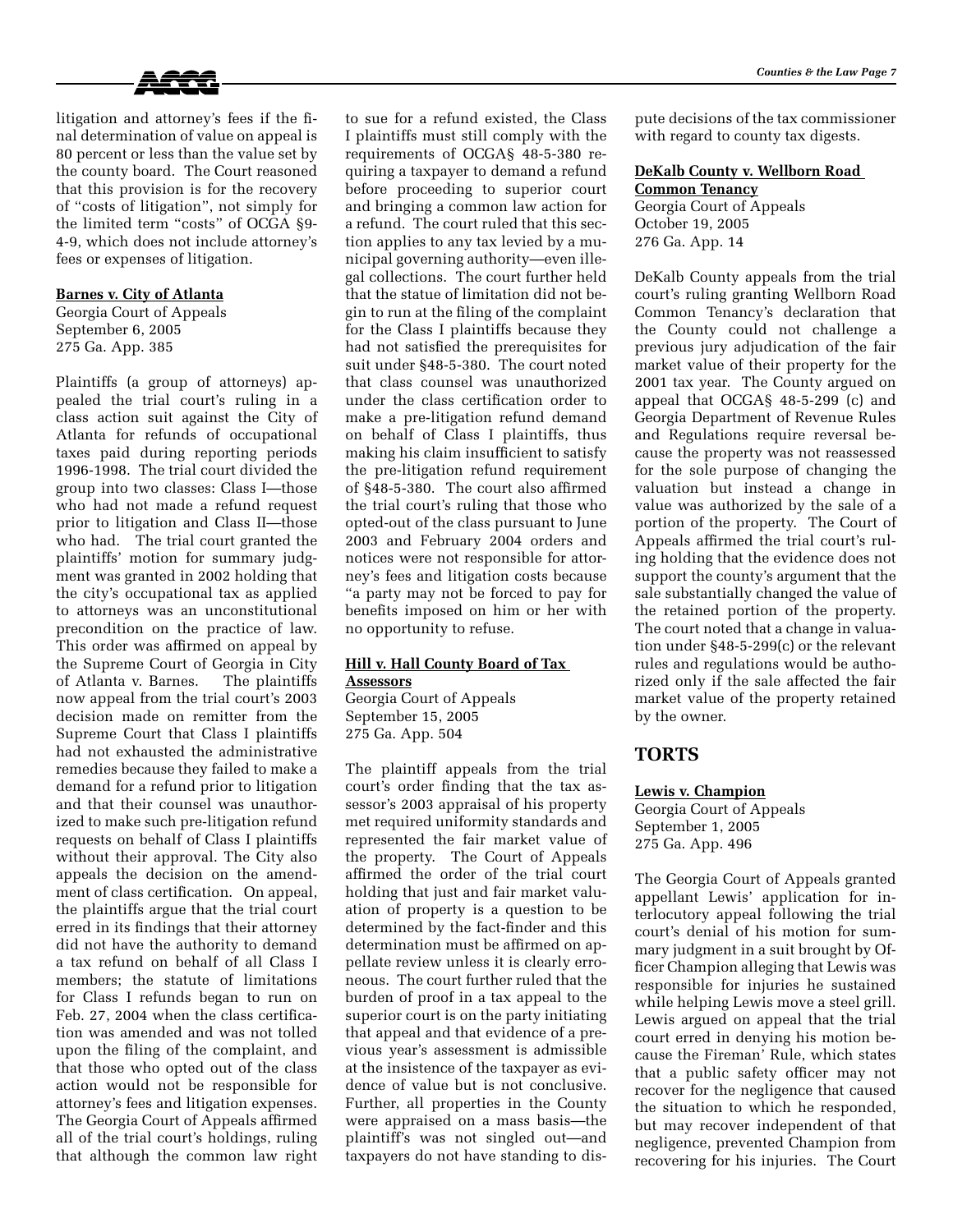

of Appeals held that the trial court was not in error in denying Lewis' motion for summary judgment because Champion was called "to assist the fire marshal" not to help Lewis move a grill and factual dispute exists as to what caused Champion's injury.

# **ZONING**

**105 Floyd Road, Inc. v. Crisp County** Supreme Court of Georgia May 23, 2005 279 Ga. 345

Appellant 105 Floyd Road, Inc (Floyd Road) began operating his business without a special use permit in Crisp County after acquiring the leasehold and assets of a prior business that dealt primarily in sexually-explicit material. Before beginning its operations, Floyd Road decreased both the inventory of sexually-oriented product and the space designated for display of such product. The County's Land Development Code provides that establishments meeting the definition of "sexually-oriented adult use" may only operate in designated zoning districts upon approval of a special use permit. Once operations began, the County sought and was granted injunctive relief after the trial court found that Floyd Road had a "substantial business purpose" to offer for sale "sexually-explicit materials intended to provide sexual stimulation or gratification to the customer." Floyd Road posed a constitutional challenge on grounds of vagueness to the phrase "substantial business purpose" in the definition of "sexually-oriented adult use" in Section 3.01.02 of the Code. The Supreme Court of Georgia held that the statute was indeed vague because it defined sexually-oriented adult uses based on an establishment's "substantial business purpose" yet provided no further definition or explanation as to how "substantial business purpose" is to be determined. The statute fails to give fair notice to reasonable persons as to whether their establishments qualify as sexually-oriented adult uses and it provides no clear guidelines to the County's employees charged with enforcing the statute

**Lancaster v. Effingham County**

Georgia Court of Appeals May 24, 2005 273 Ga. App. 544

Lancaster and other taxpayers filed suit against Effingham County and members of its Board of Commissioners claiming that the Board took several unauthorized actions regarding the purchase and sale of land, the re-zoning of property, and the calling of meetings following the County's acquisition of land in efforts to construct a new water treatment facility. The Georgia Court of Appeals affirmed the trial court's ruling in favor of the County holding that the County's purchase and sale was not improper because a county has broad discretion in determining the manner and extent to which it will acquire property for its use. County actions taken in good faith will not be disturbed by the courts. Further, the County did not violate the requirements of the Open Meetings Act because it gave proper notice of the meeting to amend the budget and there was no evidence that the Board intentionally omitted the "general reserve fund discussion" (the subject of one of the defendants' complaints) from the agenda prior to the meeting for the purpose of deceiving the public. The Court also held that the defendants did not have standing to challenge the rezoning of the property because neither of them lived adjacent to the property nor would they be significantly affected by the change.

## **Screven County Planning Commission v. Southern States Plantation LLLP** Supreme Court of Georgia

June 6, 2005 279 Ga. 404

The Supreme Court of Georgia partially reversed and partially affirmed the trial court's granting of mandamus relief to Southern States Plantation. The Court held that the trial court was correct in ruling that Section 6.1 of the County's Land Development Act was ambiguous and could not be construed to require Southern States to pave two existing unpaved County roads in order to have their sketch if "streets" included existing county roads, the Act would unreasonably require developers to pave existing unpaved county roads abutting a subdivision regardless of the subdivision size. The Court further held that though this section of the Act was ambiguous, the trial court erred in its decision that Southern States had a vested right to the approval of their sketch plan because the subdivision's impact on traffic was in dispute. The Court ruled that the Planning Commission was not given an opportunity to exercise its discretion in the determination of whether existing roads providing primary access could adequately serve the additional traffic that would be generated by the subdivision.

### **Buckner v. Douglas County**

Georgia Court of Appeals June 20, 2005 273 Ga. App. 765

Buckner entered into an agreement to purchase property in Douglas County in April 2002 that was reclassified by a May 2002 zoning amendment. Buckner filed suit against the County and its Board of Commissioners for the County's refusal to issue building permits in conformity with his property's classification under the prior zoning ordinance after he had received promises and a written agreement from County officials and the Board of Commissioners that he would be allowed to develop the property under the prior ordinance. The Georgia Court of Appeals affirmed the trial court's ruling that the agreement between Buckner and the Board was unenforceable because the Board's letter (the agreement) to Buckner amounted to an agreement to amend the zoning ordinance that invoked the notice and hearing requirements of the Zoning Procedures Law. These requirements were not followed by the Board and an amendment of a zoning ordinance in violation of such requirements is without any legal force or effect. The Court further ruled Buckner did not acquire a vested right to develop property in conformity with prior zon-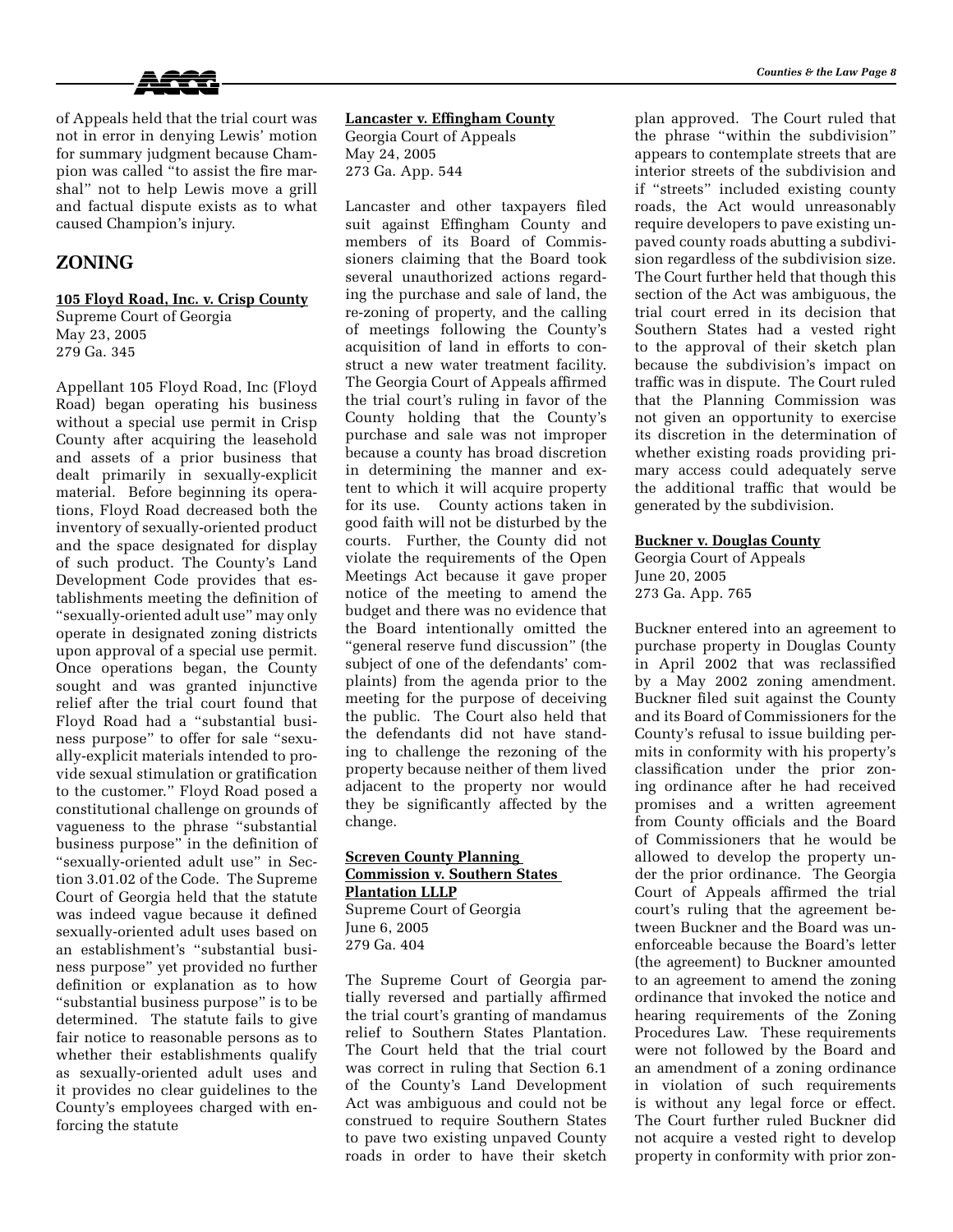

ing rules because he did not conclude his purchase nor make any substantial expenditures in reliance on issuance of a building permit until after the ordinance had been amended.

## **Northside Corporation v. City of Atlanta**

Georgia Court of Appeals July 26, 2005 275 Ga. App. 30

Northside Corporation filed suit against the City of Atlanta appealing the decision of the City's zoning board denying Northside's building permit to add floor space to the back of its package store. The dispute was based on whether the term "location" in the ordinance, which set the distance requirements that were the basis of the City's denial of the permit, referred to the building itself or to the parcel of land. The trial court refused to interpret the zoning ordinance, determining that the critical issue was the Board's interpretation of the City's zoning code and the court's function was only to determine if the Board's interpretation of the Code was reasonable--not to interpret the Code. The Georgia Court of Appeals held that the trial court erred in its refusal to interpret the Code. The Court noted that the "arbitrary or capricious" standard relied on by the superior court in its refusal applies to the review of a zoning board decision, not to the interpretation of a zoning ordinance. "Construction of a zoning ordinance, under the facts, is a question of law for the courts." The Court ruled that the ordinance plainly highlights that compliance with distance requirements are to be determined by a measurement of a straight line from the closest point of the property line of the package store site to the closest property line of any of the specified uses listed in the ordinance.

### **Massey v. Butts County**

Georgia Court of Appeals September 1, 2005 275 Ga. App. 478

Massey filed suit against Butts County and other defendants seeking removal and a permanent injunction alleging that a barn constructed on the property of his neighbor, authorized by a build-

ing permit from the County, violated certain zoning ordinances. The Georgia Court of Appeals affirmed the trial court's dismissal of Massey's claims holding that because Massey is essentially challenging the government's decision to grant his neighbor's building permit for the construction of the barn and seeks the affirmative relief of having the permit rescinded and the barn destroyed, Massey is required to show special damages in order to have standing to file suit. The Court further noted that the remedy by injunction is "to prevent, prohibit, or protect from future wrongs.. and does not afford a remedy for what is past."

### **Legacy Investment Group, LLC v. Kenn**

Supreme Court of Georgia October 24, 2005 279 Ga. 778

The Supreme Court granted Legacy Investment Group's application for discretionary appeal after the superior court granted summary judgment to the defendants in Legacy's suit against Fulton County and its commissioners where Fulton County denied Legacy's request to rezone certain property owned in the county by Legacy. The Supreme Court of Georgia reversed the superior court's judgment holding that summary judgment was improper because factual issues exists as to whether there is a viable economic use for the property under current zoning, thus creating a factual issue regarding whether the existing zoning is significantly detrimental to Legacy. The Court further noted that an issue of fact also exists regarding whether the existing zoning is substantially related to public welfare.